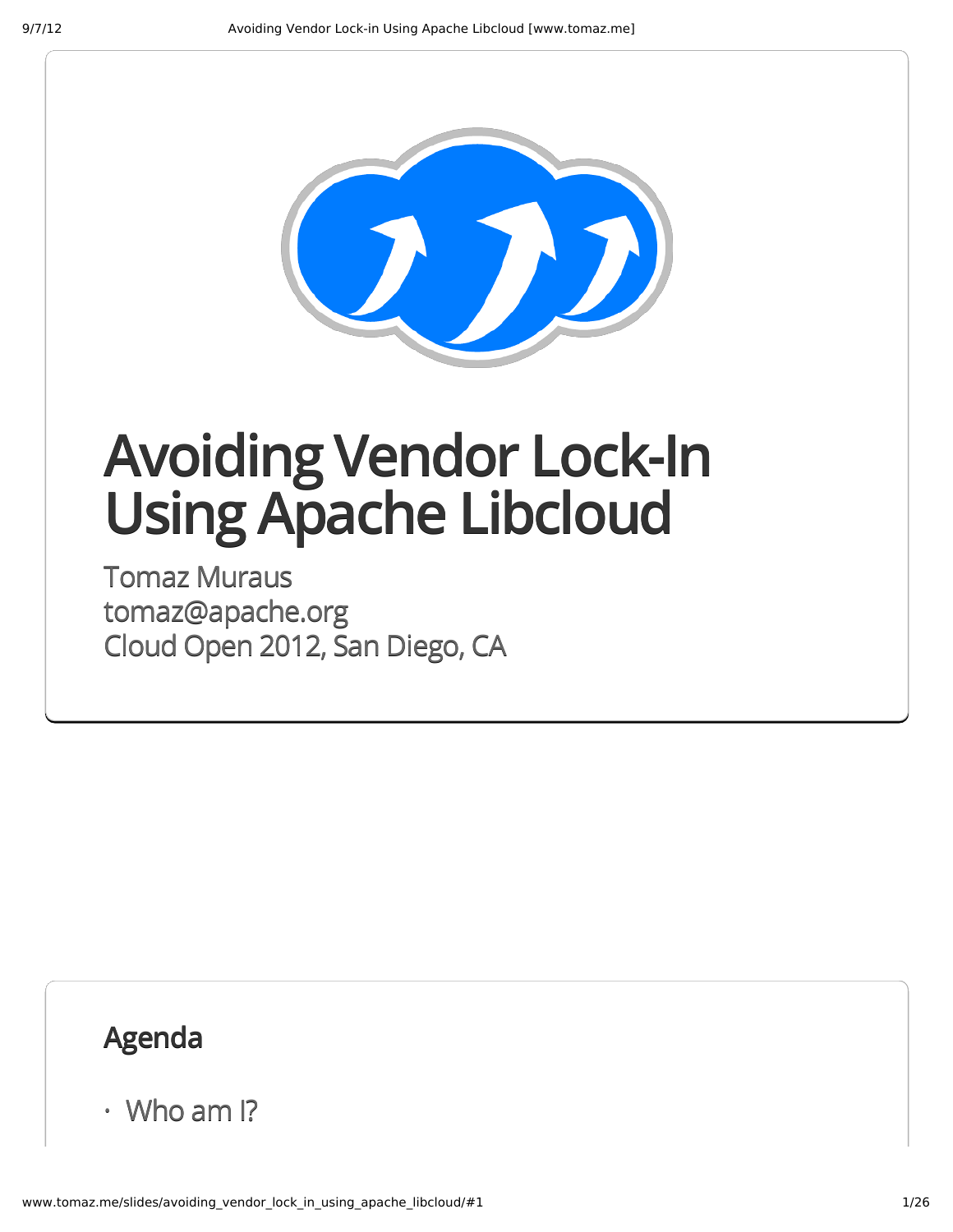- What is Libcloud? ·
- Why? ·
- · History
- Project info
- Libcloud APIs ·
- What is currently going on & plans for the future ·
- Questions ·

## **Who am I?**

- · Tomaz Muraus, <u>[@KamiSLO](https://twitter.com/KamiSLO), [+Tomaz](https://plus.google.com/106838062648597435631/posts) Muraus</u>
- · Github: [github.com/Kami](https://github.com/Kami)
- Libcloud Project chair & committer ·
- Engineer at Rackspace ·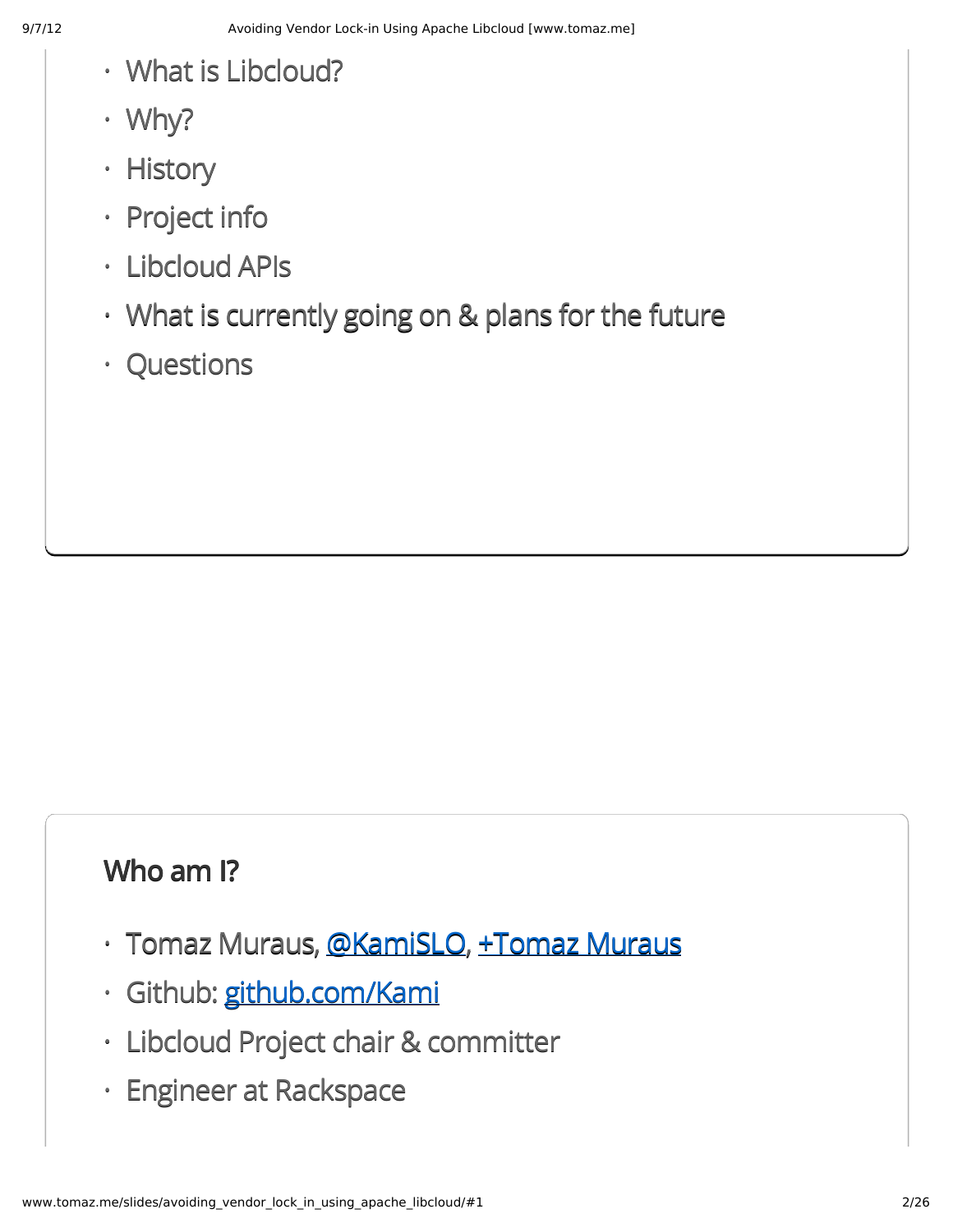## · Dude who likes open standards and open source

#### **What is Libcloud?**

"Libcloud is a Python library which abstracts differences between cloud provider APIs and allows users to manage their cloud resources (servers, storage, load balancers, DNS) using a unified and easy to use interface."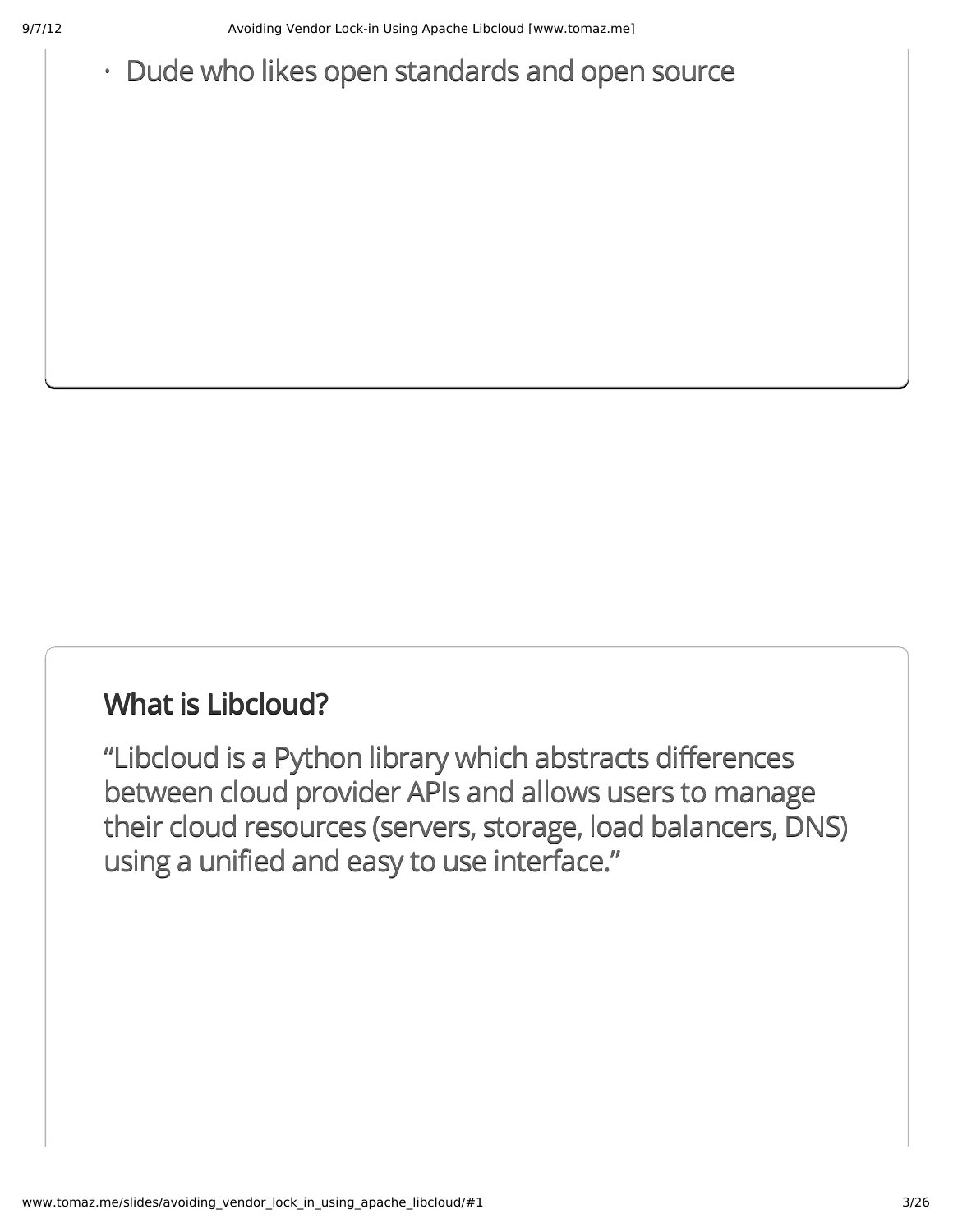## **What is Libcloud?**

```
Turns this:
```

```
from libcloud.compute.types import Provider
   1
   2
       fromlibcloud.compute.providersimportget_driver
   3
   4
       Cls=get_driver(Provider.RACKSPACE)
   5
       driver=Cls('username','apikey')
   6
   7
       size=driver.list_sizes()[0]
   8
       images=driver.list_images()[0]
   9
  10
       node=driver.create_node(name='icanhasaserver',size=size,
  11
       image=image)
\overline{4}\pm 11
```
[?](http://www.tomaz.me/slides/avoiding_vendor_lock_in_using_apache_libcloud/#)

 $\overline{\phantom{a}}$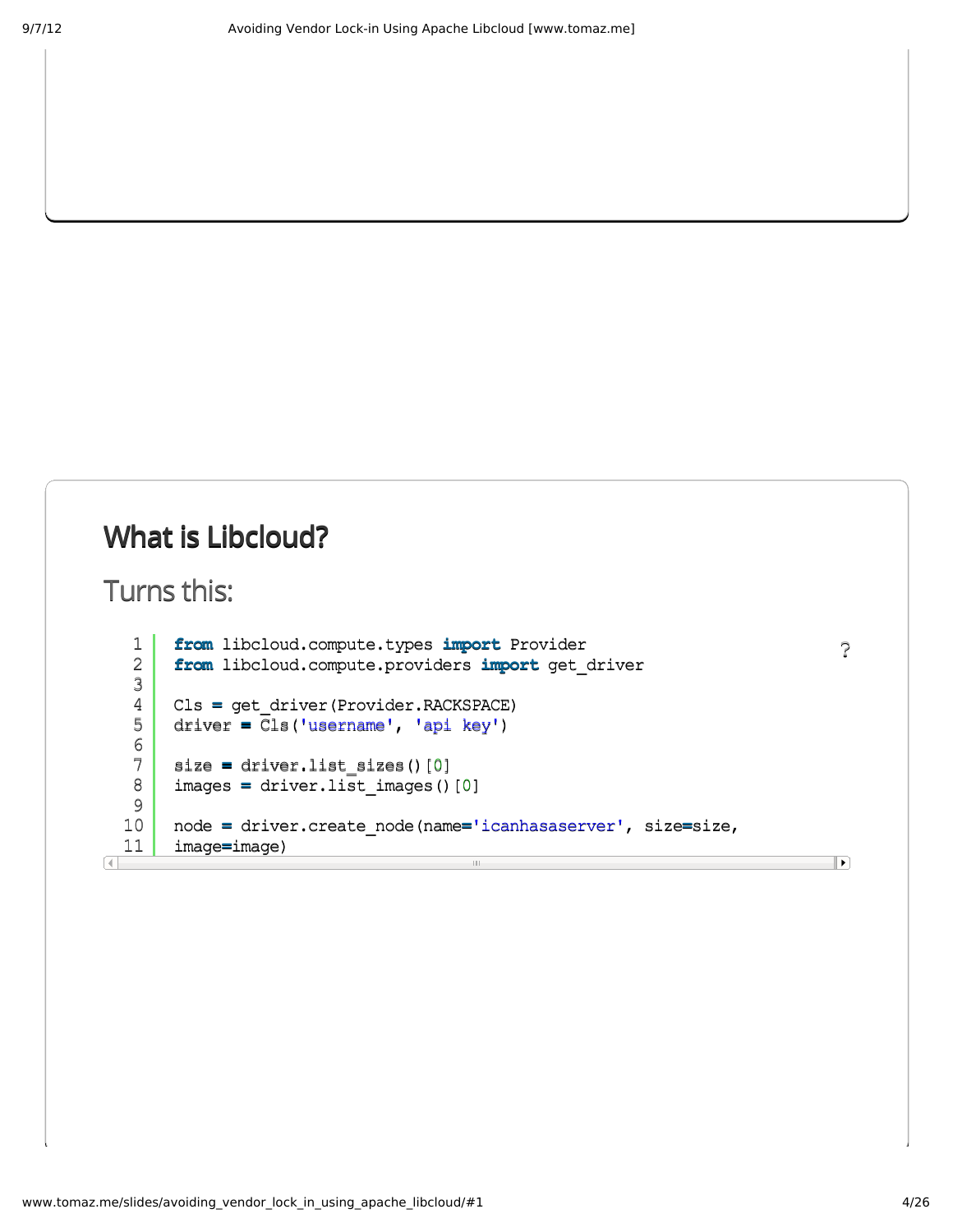| Into this:                                  |                                                           |                                          |                    |                                                                                                                                   |
|---------------------------------------------|-----------------------------------------------------------|------------------------------------------|--------------------|-----------------------------------------------------------------------------------------------------------------------------------|
|                                             |                                                           |                                          |                    |                                                                                                                                   |
|                                             |                                                           | 1-877-934-0407 (US) $\blacktriangledown$ | Live Chat $\equiv$ | Support $\overline{\phantom{x}}$<br>kamislo (#546514) $\sqrt{ }$                                                                  |
| Corackspace.<br>the open cloud company      | <b>Load Balancers</b><br><b>Servers</b><br><b>Files</b>   | <b>DNS</b>                               | <b>Databases</b>   |                                                                                                                                   |
| <b>Cloud Servers</b><br><b>Saved Images</b> |                                                           |                                          |                    |                                                                                                                                   |
| « Back to Servers List                      |                                                           |                                          |                    |                                                                                                                                   |
| icanhasaserver                              | Running                                                   |                                          | ☆ Actions          | <b>Managing Your Server</b>                                                                                                       |
|                                             |                                                           |                                          |                    | <b>LOG INTO YOUR SERVER NOW</b><br>For Linux, use the command below to<br>log in via SSH. Open a terminal<br>application and run: |
| <b>Server Details</b>                       |                                                           |                                          |                    | ssh user@IPaddress                                                                                                                |
|                                             |                                                           |                                          |                    | More Remote Login Commands »                                                                                                      |
| <b>IP Address</b>                           | 2001:4801:7817:0072:d459:6323:ff10:113b<br>198.101.159.24 |                                          |                    |                                                                                                                                   |
| Rackspace Network                           | 10.177.4.12                                               |                                          |                    | <b>HELP ME WITH</b><br>• Configuring Basic Security                                                                               |
| System Image                                | Ubuntu 12.04 LTS (Precise Pangolin)                       |                                          |                    | • Rebuilding My Server                                                                                                            |
|                                             | Size 512 MB RAM, 20 GB Disk                               |                                          |                    | • Creating a Monitoring Check                                                                                                     |
| Region                                      | Chicago (ORD)                                             |                                          |                    | Learn More about Cloud Servers »                                                                                                  |
| Server Type                                 | <b>Next Generation Server</b>                             |                                          |                    |                                                                                                                                   |
|                                             |                                                           |                                          |                    | <b>WHAT'S NEXT?</b>                                                                                                               |
|                                             |                                                           |                                          |                    | • Configuring and Using DNS                                                                                                       |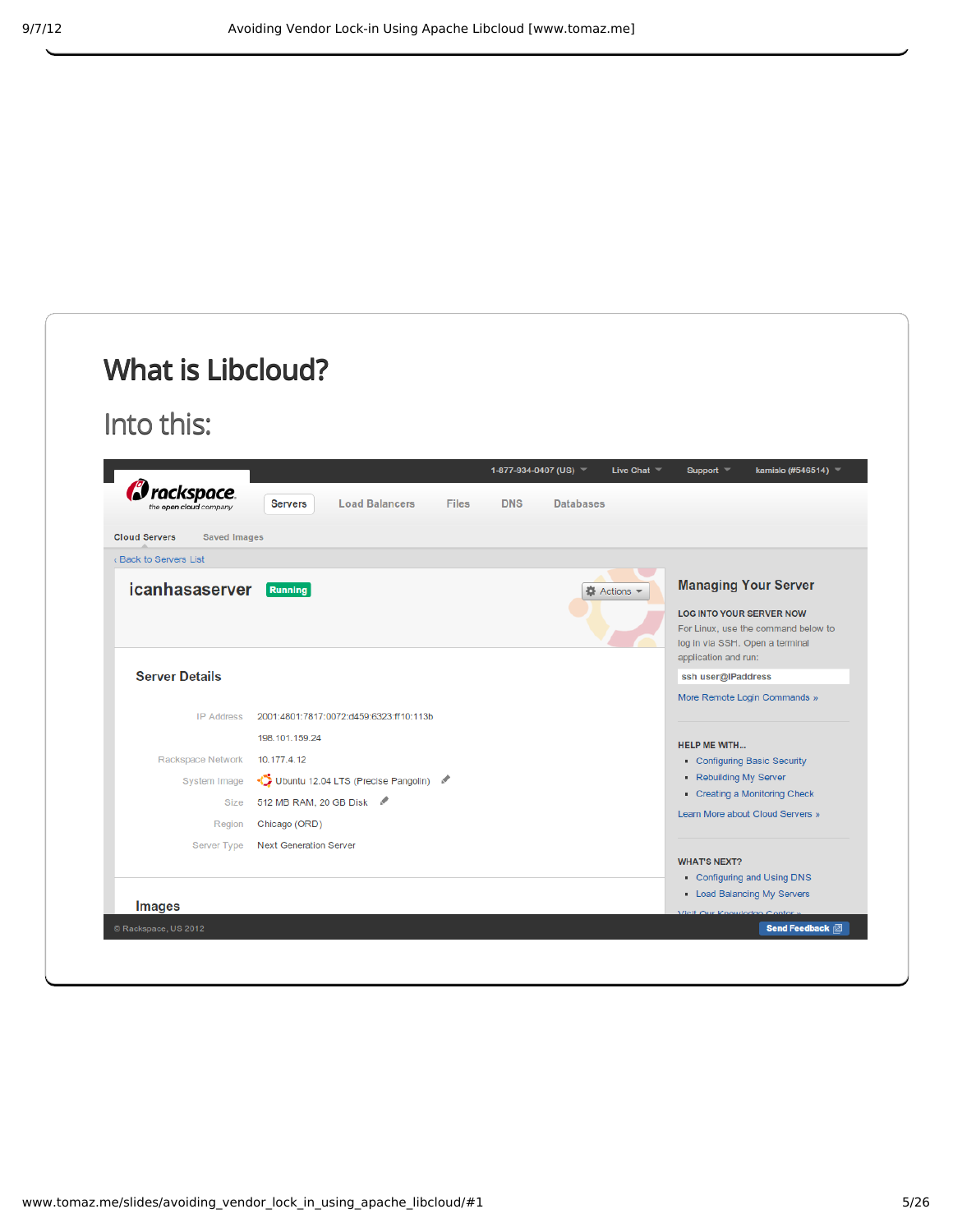## **Why?**

- Cloud interoperability and standards are (mostly) a lie ·
- Need for standardization
	- Different APIs ·
	- Different response formats (XML, JSON, text) ·
	- Different authentication methods ·
	- Different request signing mechanisms ·

## **Why - different response formats (XML)**

<DescribeInstancesResponse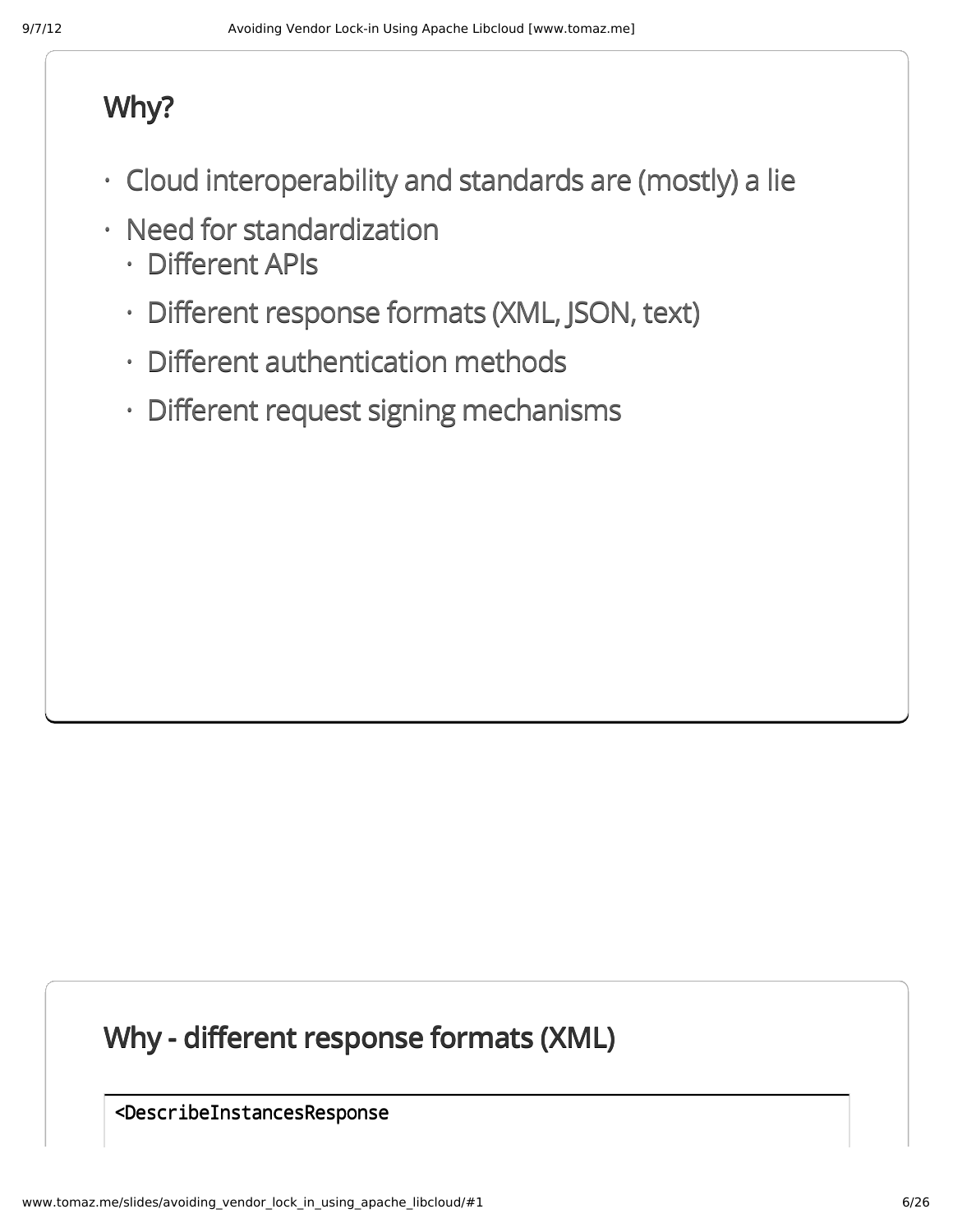```
xmlns="http://ec2.amazonaws.com/doc/2010-08-31/">
  <requestId>56d0fffa-8819-4658-bdd7-548f143a86d2</requestId>
  <reservationSet>
    <item>
      <reservationId>r-07adf66e</reservationId>
      <instancesSet>
        <item>
          <instanceId>i-4382922a</instanceId>
          <imageId>ami-0d57b264</imageId>
          <instanceState>
            <code>0</code>
            <name>pending</name>
          </instanceState>
          <privateDnsName/>
```
#### **Why - different response formats (text)**

```
de:0:0:write:requests466
rx760681
vnc:password testpass
ide:0:0 f0202f1c-0b4f-4cfc-8ae3-e30951d09ef0
ide:0:0:read:requests 7467
ide:0:0:read:bytes 165395968
vnc:ip178.22.66.28
boot ide:0:0
```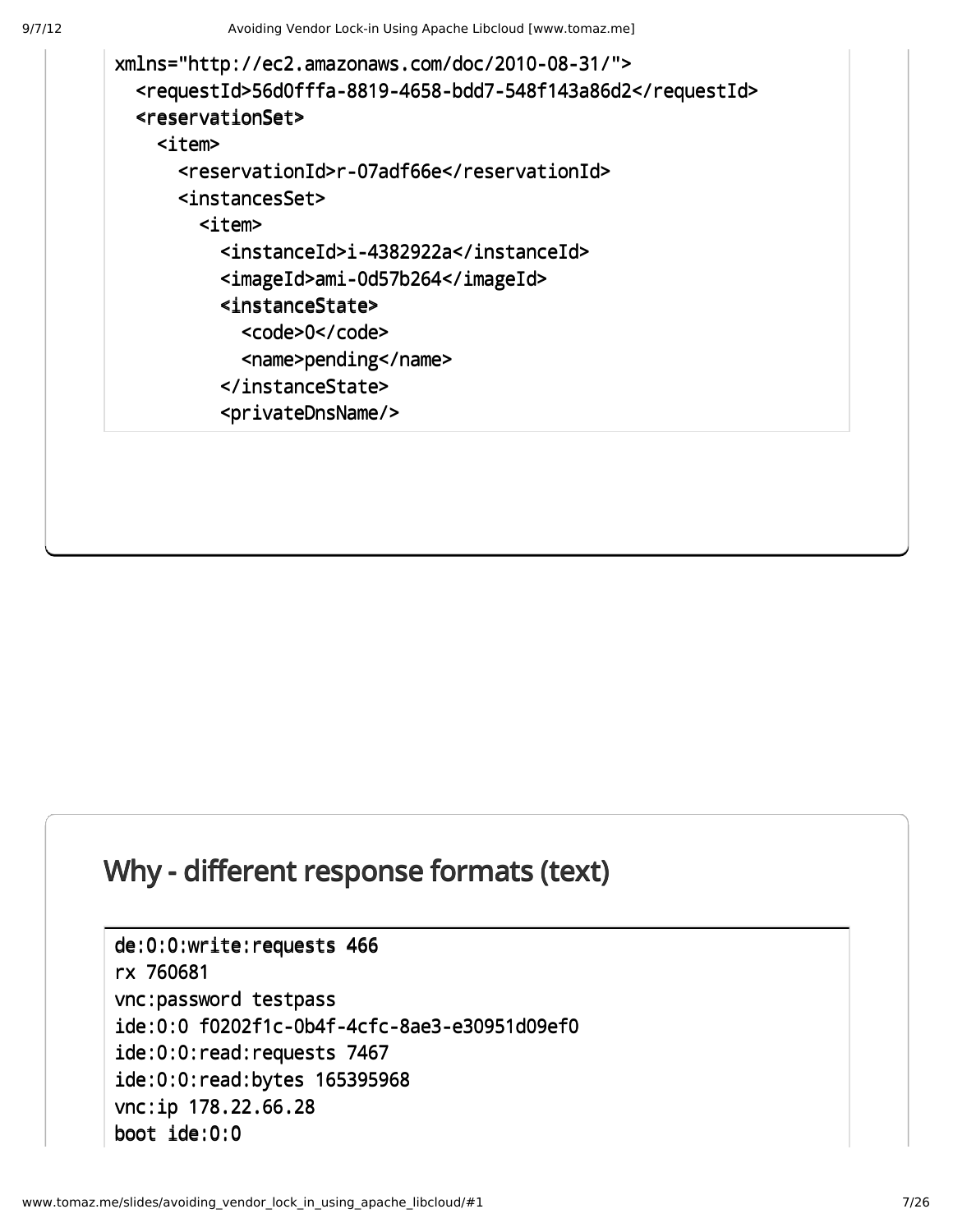smp 1 started 1286568422 nic:0:model virtio status active user 93b34fd9-7986-4b25-8bfd-98a50383605d  $ide:0:0:media disk$ name cloudsigma node

## **Why - different response formats (JSON)**

```
\Gamma{
        "ips":[
            {
                "address": "67.214.214.212"
            }
        ],
        "memory": 1073741824,
        "id":"99df878c-6e5c-4945-a635-d94da9fd3146",
        "storage":21474836480,
        "hostname":"foo.apitest.blueboxgrid.com",
        "description": "1 GB RAM + 20 GB Disk",
        "cpu":0.5,
        "status": "running"
```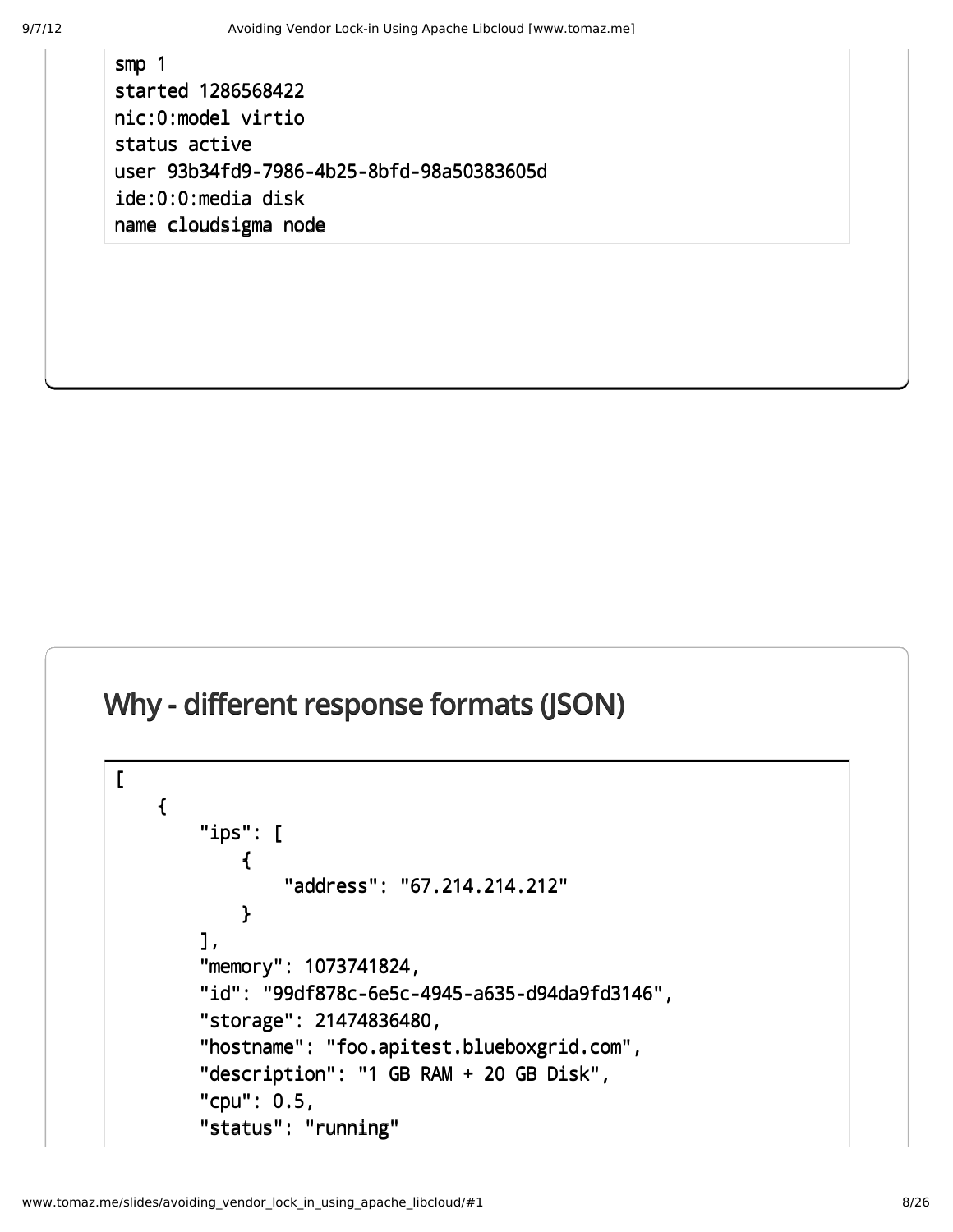}

]

## **Why - different authentication methods**

- Shared token / secret
- HMAC based ·
- $\cdot$  HTTP basic / digest auth  $\;$
- X509 certificate-based ·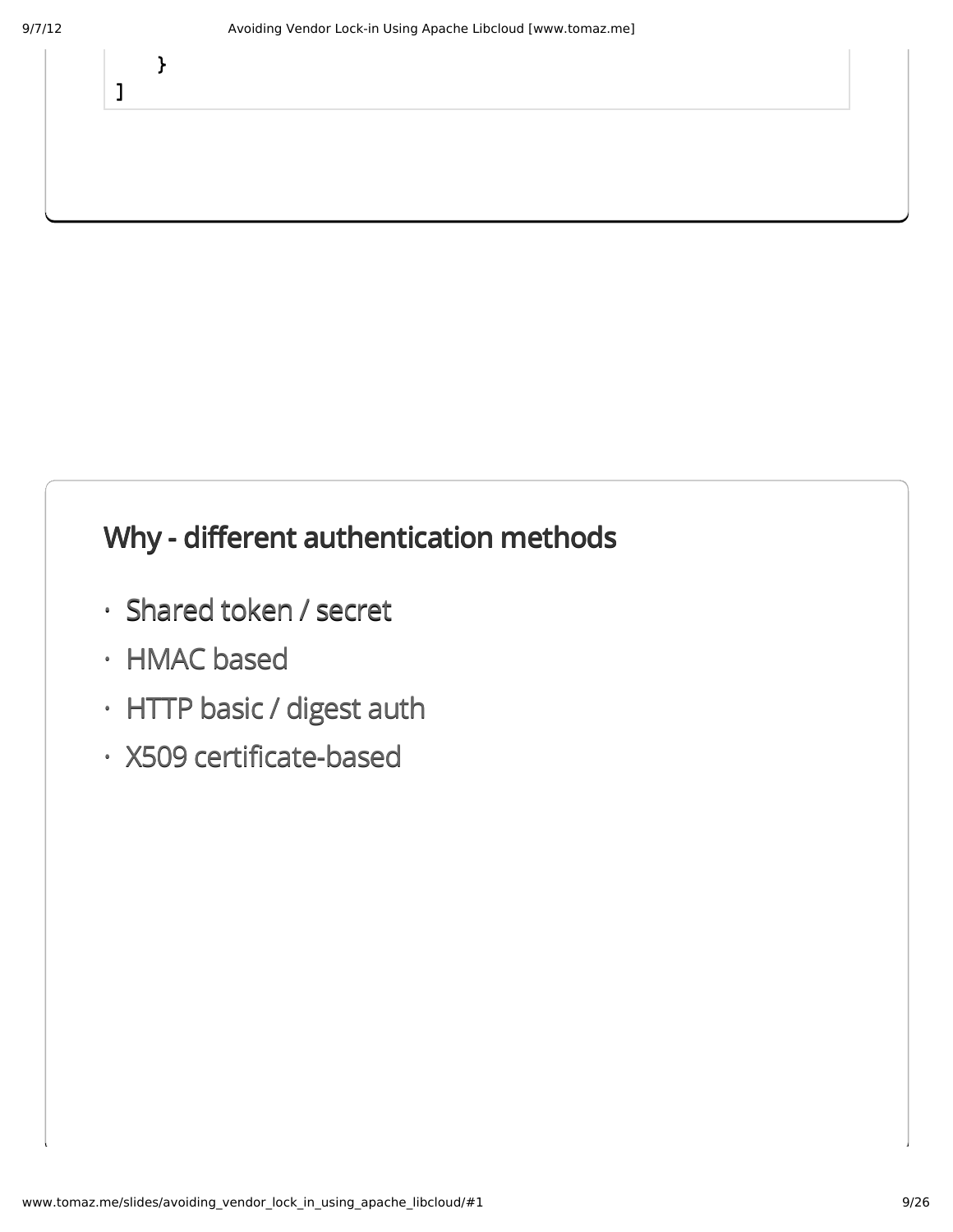## **Apache Libcloud**

- Python library (pip install apache-libcloud)
- Originally developed at Cloudkick in 2009 ·
- Later this year project joined Apache Incubator ·
- Graduated to Apache TLP in May 2011 ·
- · Current stable release is [0.11.1](http://libcloud.apache.org/downloads.html)
- Similar libraries in other languages: ·
	- · **[Fog](http://fog.io/)** (Ruby)
	- · <u>[jclouds](http://www.jclouds.org/)</u> (Java)
	- <u>· [deltacloud](http://deltacloud.apache.org/)</u>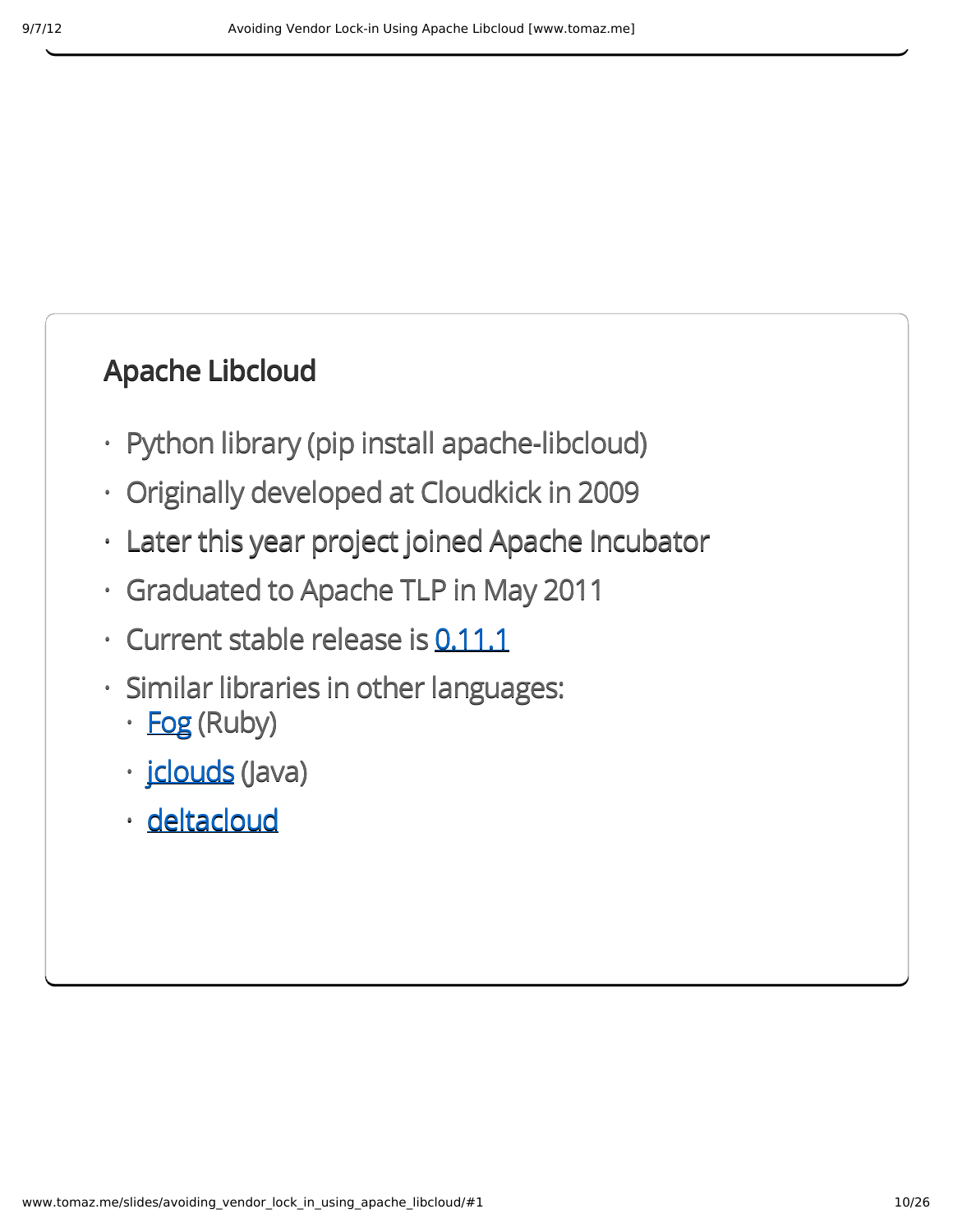#### **Apache Libcloud**

- 8 committers ·
- $\cdot$  A decent amount of contributions from the community
- Mailing list: {users,dev}@libcloud.apache.org ·
- · IRC channel: #libcloud on irc.freenode.net

## **Apache Libcloud - who is using it**

· Rackspace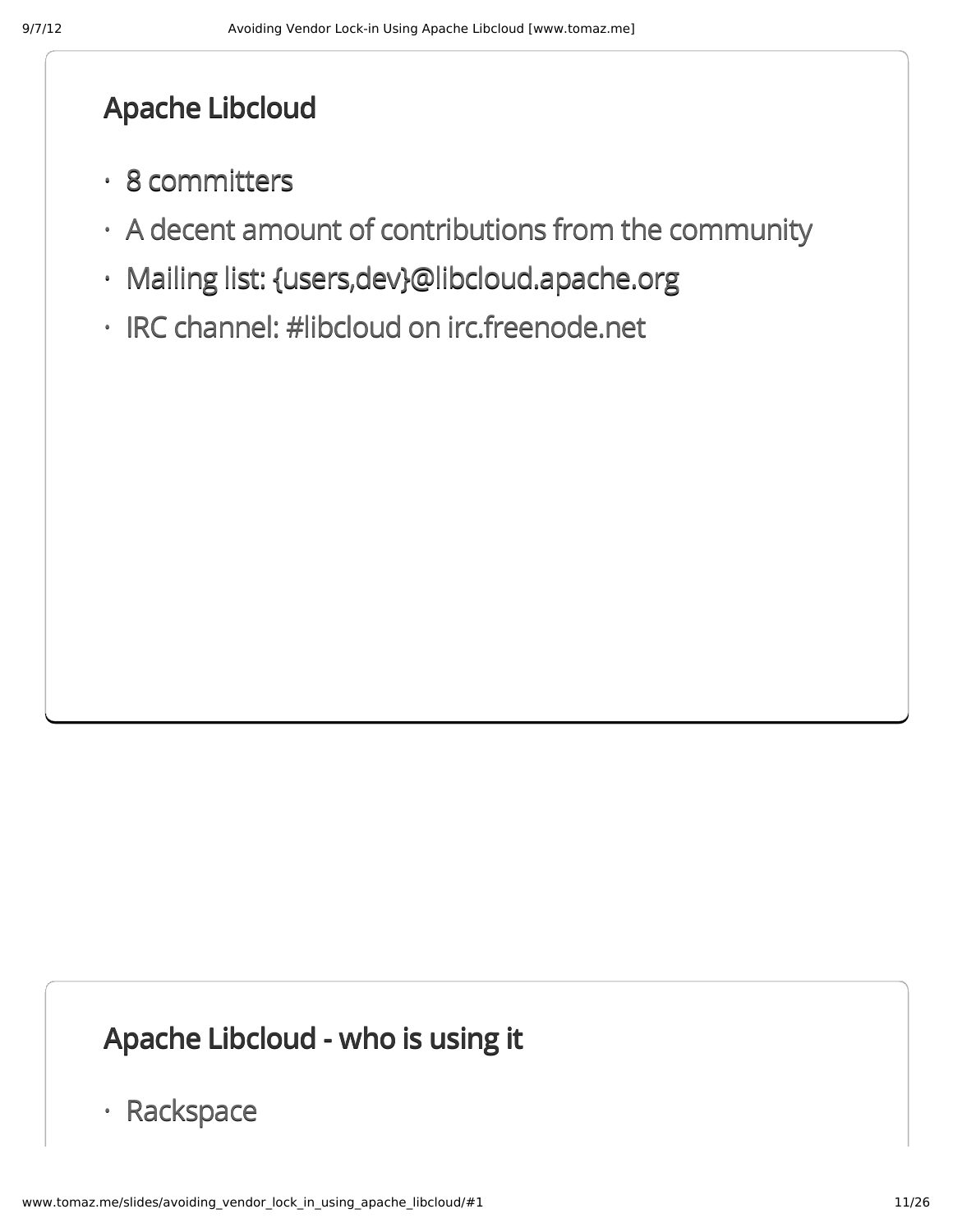- Server Density
- CollabNet ·
- Salt Stack

## **Libcloud APIs**

- Compute ·
- · Storage
- DNS ·
- Load balancers ·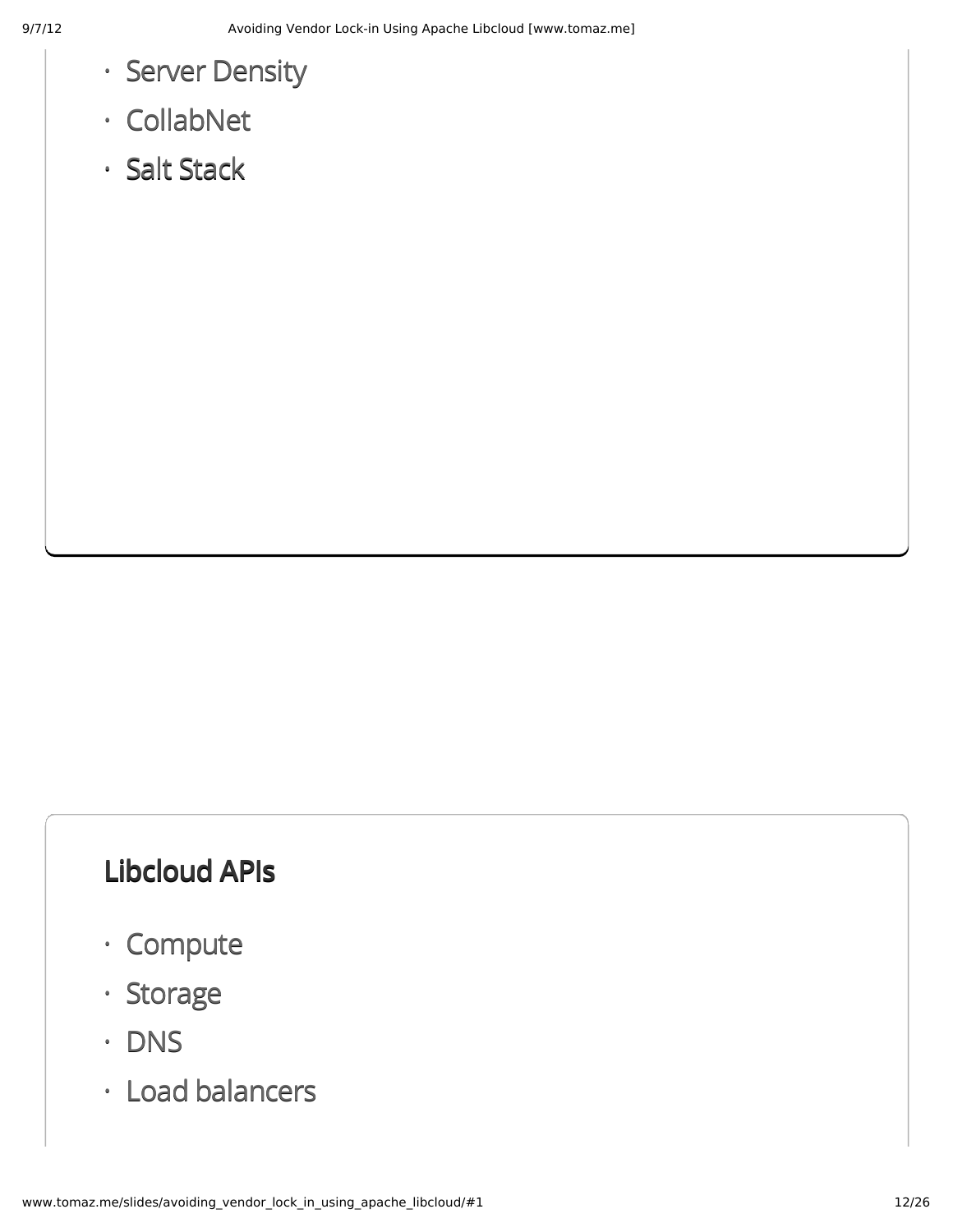## **Libcloud APIs - Supported providers**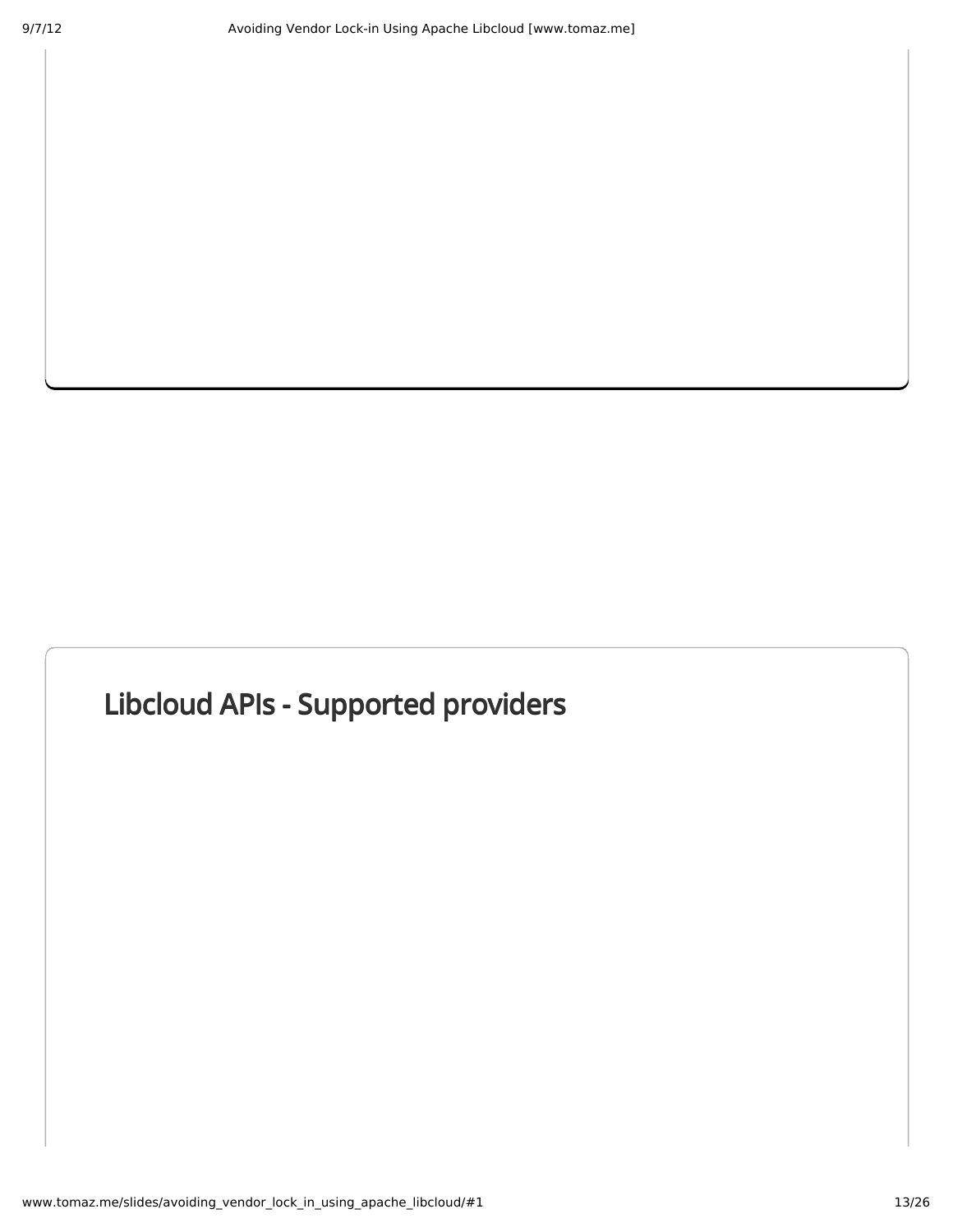9/7/12 Avoiding Vendor Lock-in Using Apache Libcloud [www.tomaz.me]



## **Libcloud APIs - Compute**

- Allows users to manage VMs / cloud servers across more · than 25 different providers
- $\cdot$  Includes limited support for block storage (EBS, etc.) management
- · Supported services include: Amazon EC2, Rackspace Cloud Servers, OpenStack, CloudStack, ...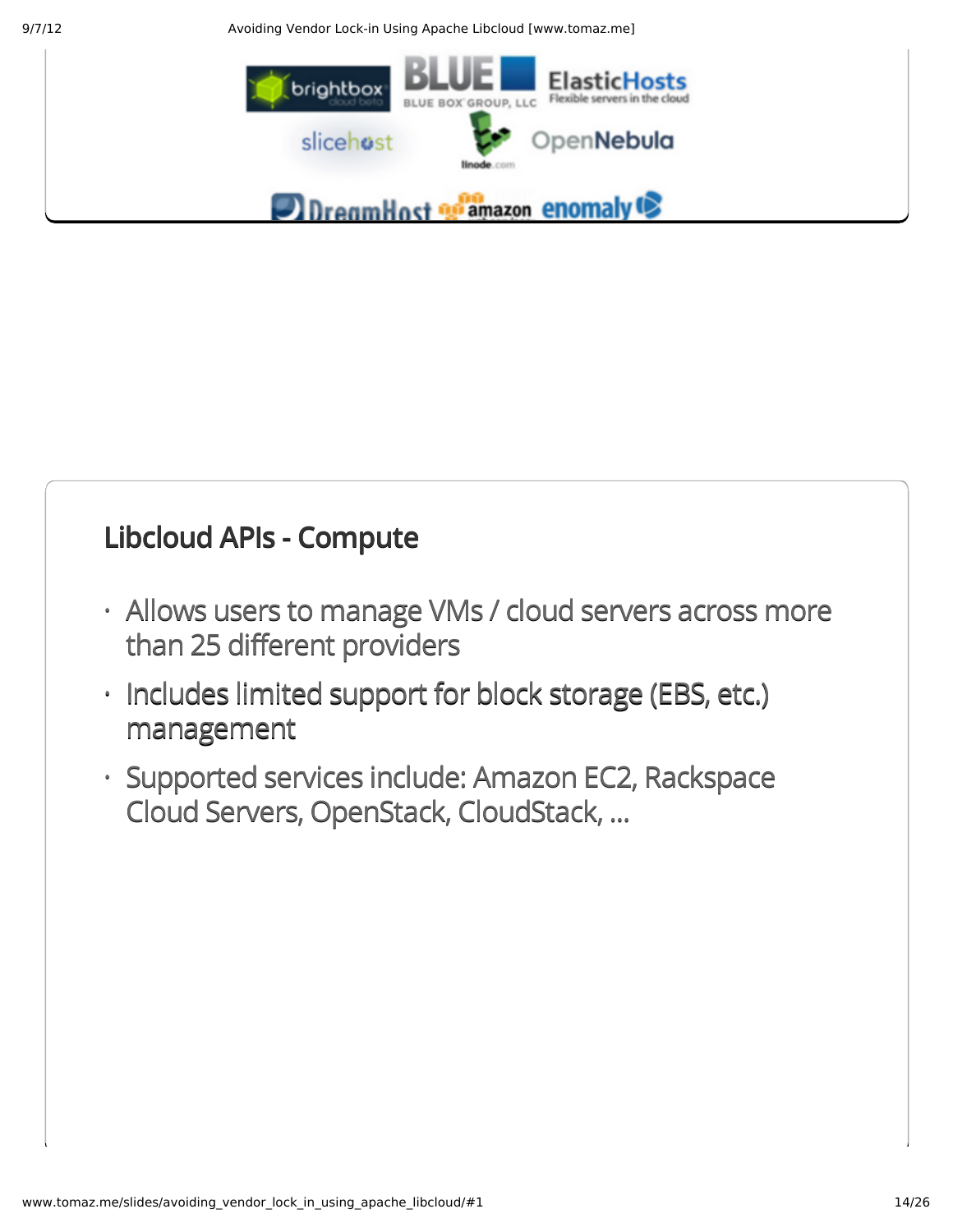#### **Libcloud APIs - Compute - Base API**

- · list\_nodes
- · list\_images
- list\_sizes ·
- · list\_locations
- create\_node ·
- deploy\_node ·
- · reboot\_node
- destroy\_node ·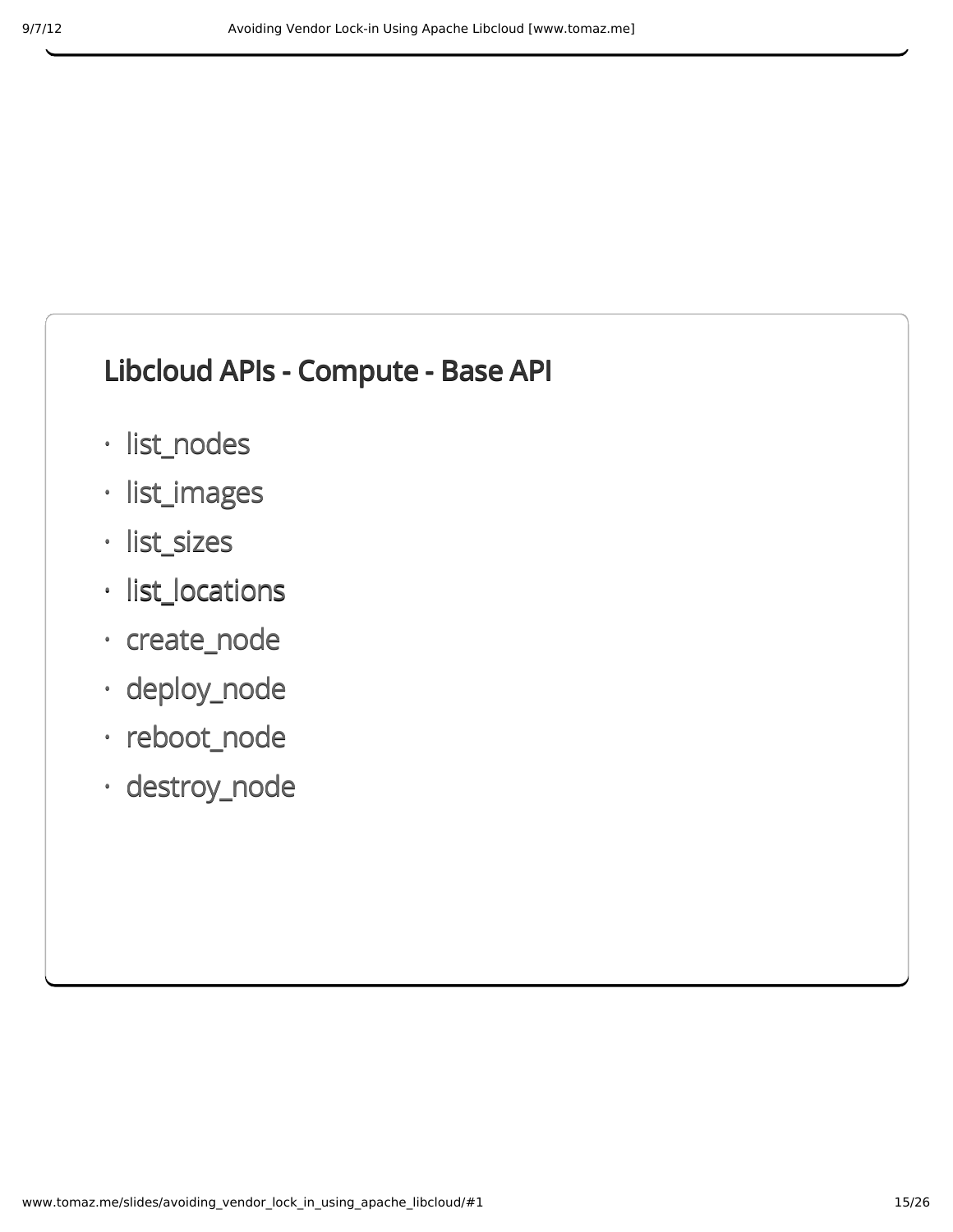#### **Libcloud APIs - Compute - Example**

```
1
     import os
                                                                             ?2
     from libcloud.compute.types import Provider
 3
     from libcloud.compute.providers import get driver
 4
     from libcloud.compute.deployment import MultiStepDeployment, \
 5
     ScriptDeployment, SSHKeyDeployment
 6
 7
     conn = get driver(Provider.RACKSPACE)('username', 'key')
 8
 9
     install key = SSHKeyDeployment(open(os.path.expanduser("~/.ssh/id rsa.pub
10
     install puppet = ScriptDeployment("apt-qet -y install puppet")
11
12
     msd=MultiStepDeployment([install_key,install_puppet])
13
14
     image=conn.list_images()[0]
15
     size = conn.list sizes()[0]
16
17
     node=conn.deploy_node(name='test',image=image,size=size,
18
     deploy=msd)
                                                                             \blacktriangleright
```
#### **Libcloud APIs - Storage**

· Allows users to manage cloud storage across 5 different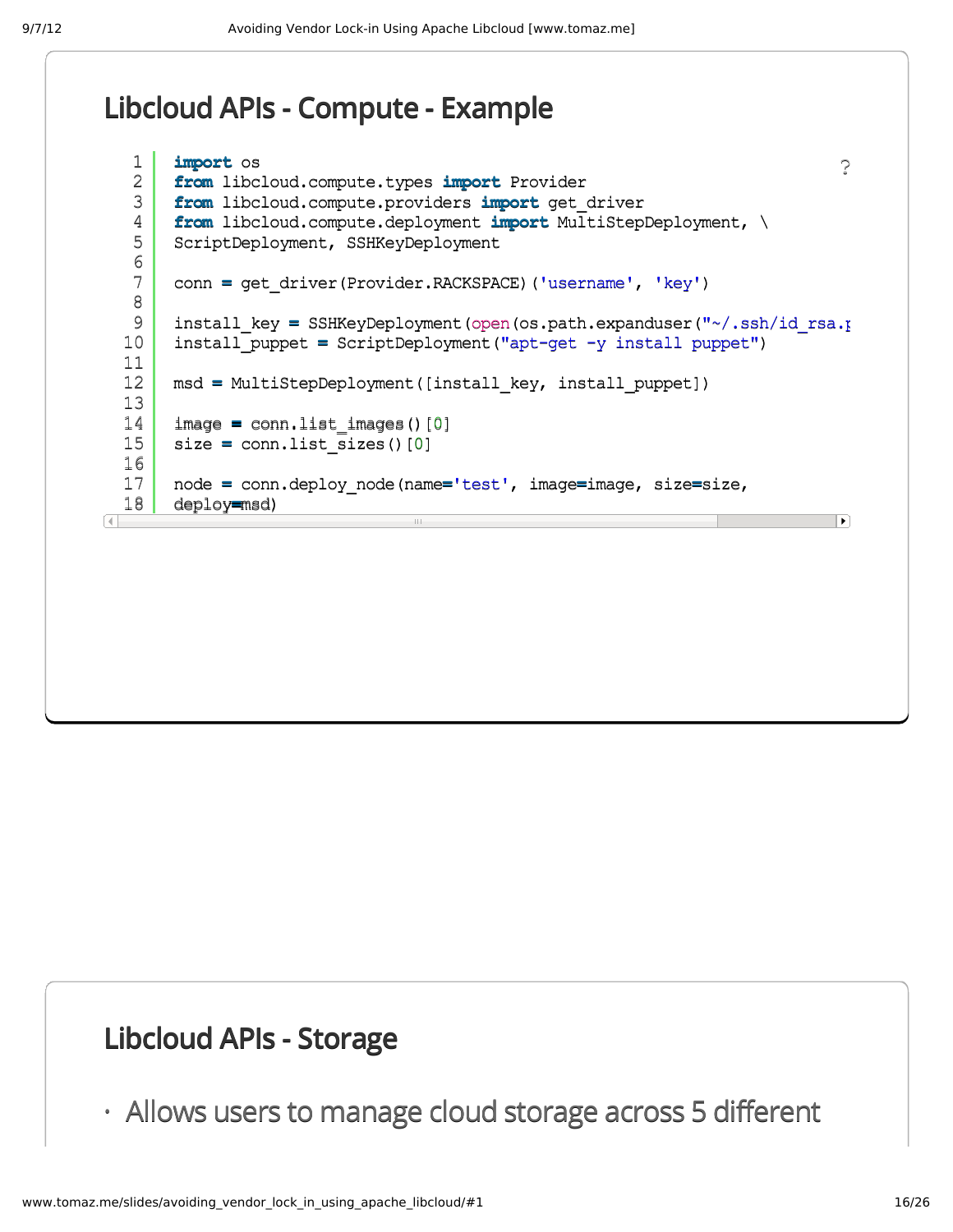#### providers

· Supported services include: Amazon S3, Rackspace Cloud Files, Google Storage, OpenStack Swift

#### **Libcloud APIs - Storage - Base API**

- · list\_containers
- · list\_container\_object
- · get\_container
- · get\_object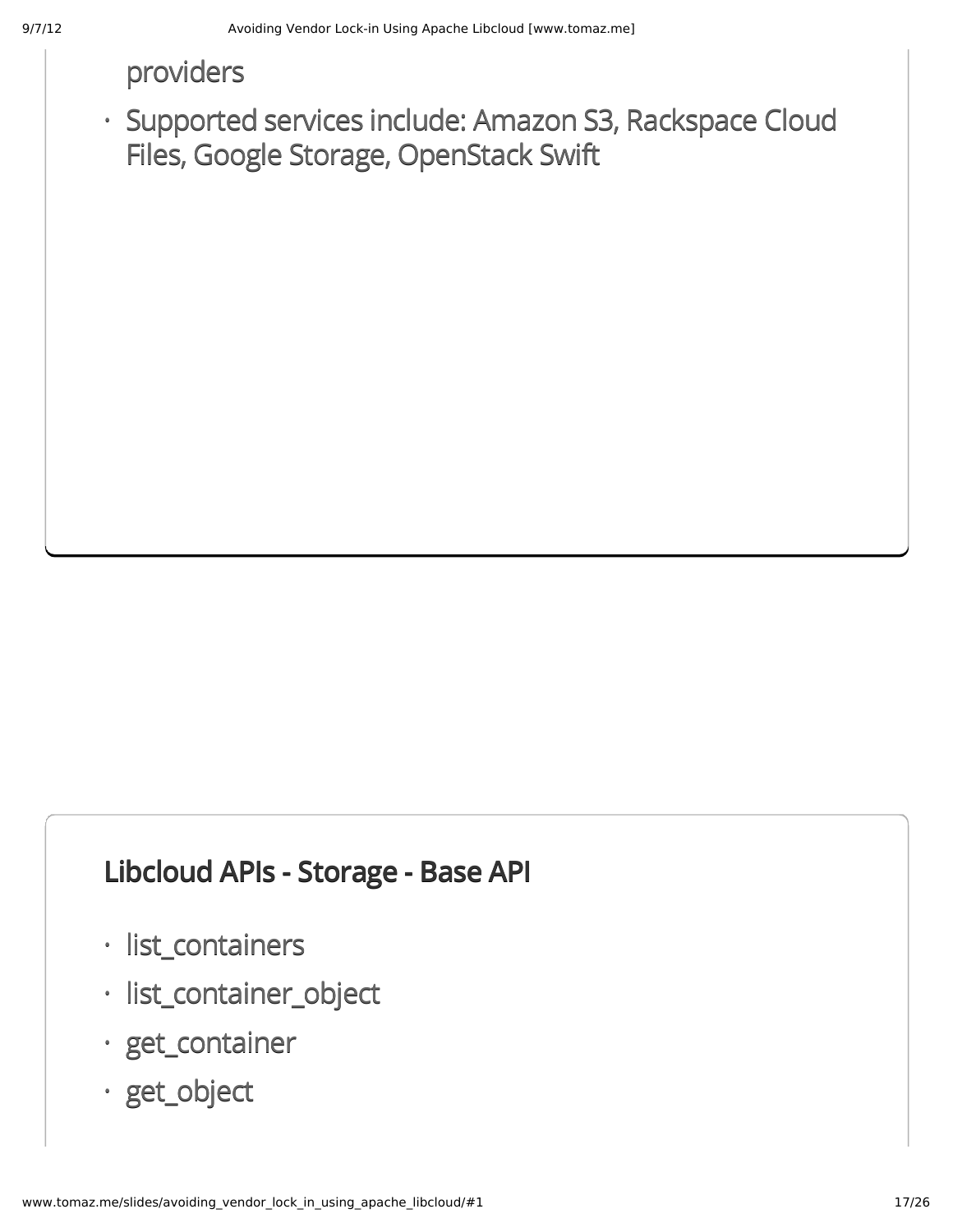- create\_container ·
- upload\_object ·
- upload\_object\_via\_stream ·
- · download\_object
- · download\_object\_as\_stream
- · delete\_container
- · delete\_object

#### **Libcloud APIs - Storage - Example**

```
1
   2
   3
   4
   5
   6
   7
   8
   9
  10
  11
  12
  13
  14
  15
  16
  17
  18
\frac{19}{1}import subprocess
       from libcloud.storage.types import Provider
       fromlibcloud.storage.providersimportget_driver
       driver=get_driver(Provider.CLOUDFILES_US)('username','key')
       directory='/home/some/path'
       cmd = \tanctan cvzpf - \text{\$s'} \ \ddot{\text{\$} } (directory)
       container = driver.create container('backups')
       pipe = subprocess.Popen(cmd, bufsize=0, shell=True, stdout=subprocess.I
       return_code=pipe.poll()
       while return code is None:
            # Compress data in our directory and stream it directly to CF
           container.upload_object_via_stream(iterator=pipe.stdout,
                                                object_name='backup.tar.gz')
           return_code=pipe.poll()
       print 'Upload complete'
                                                                                 ?
```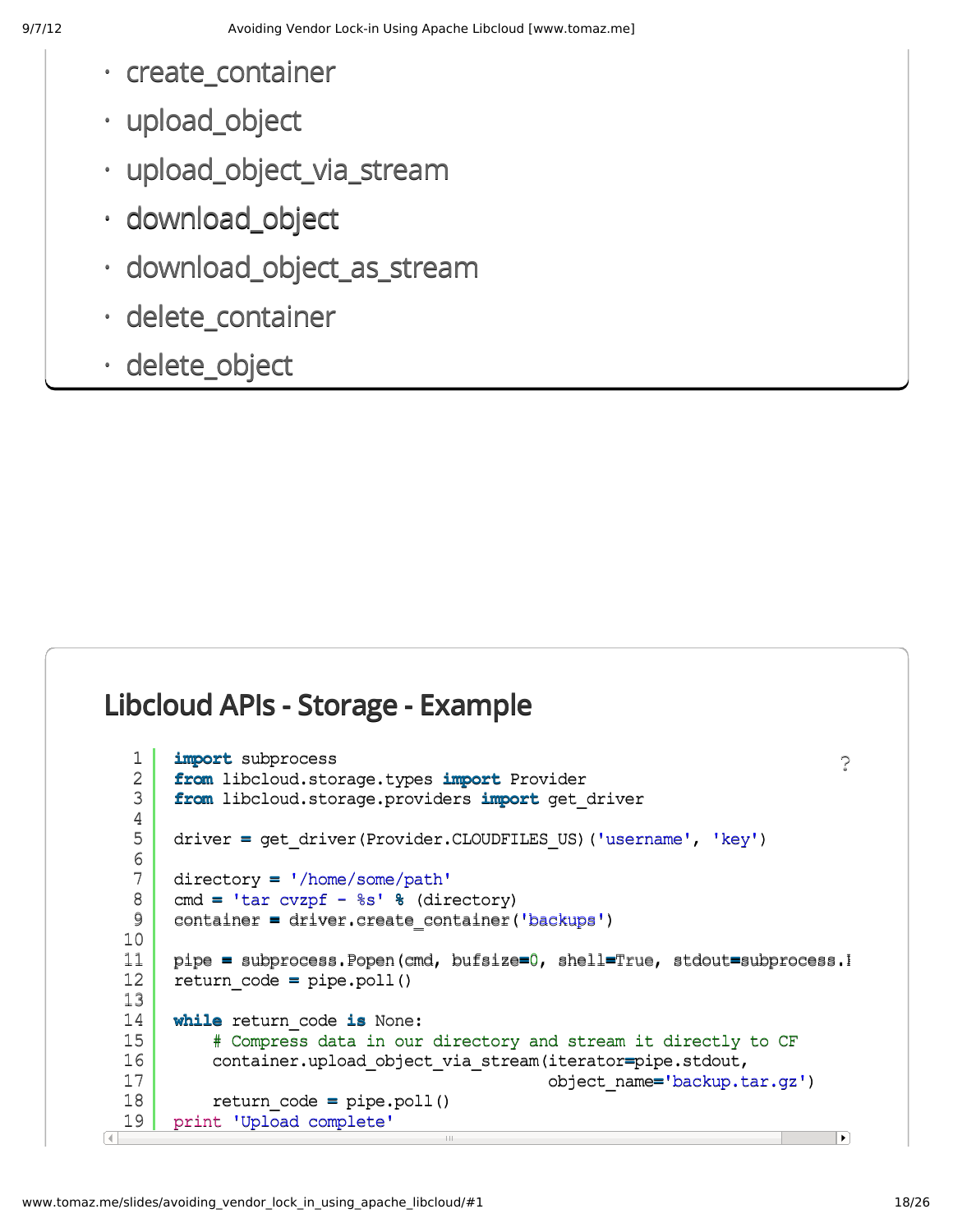#### **Libcloud APIs - Load balancers**

- Allows users to manage cloud load balancers across 4 · different providers
- Supported services: Rackspace LoadBalancers, CloudStack ·LoadBalancers, ...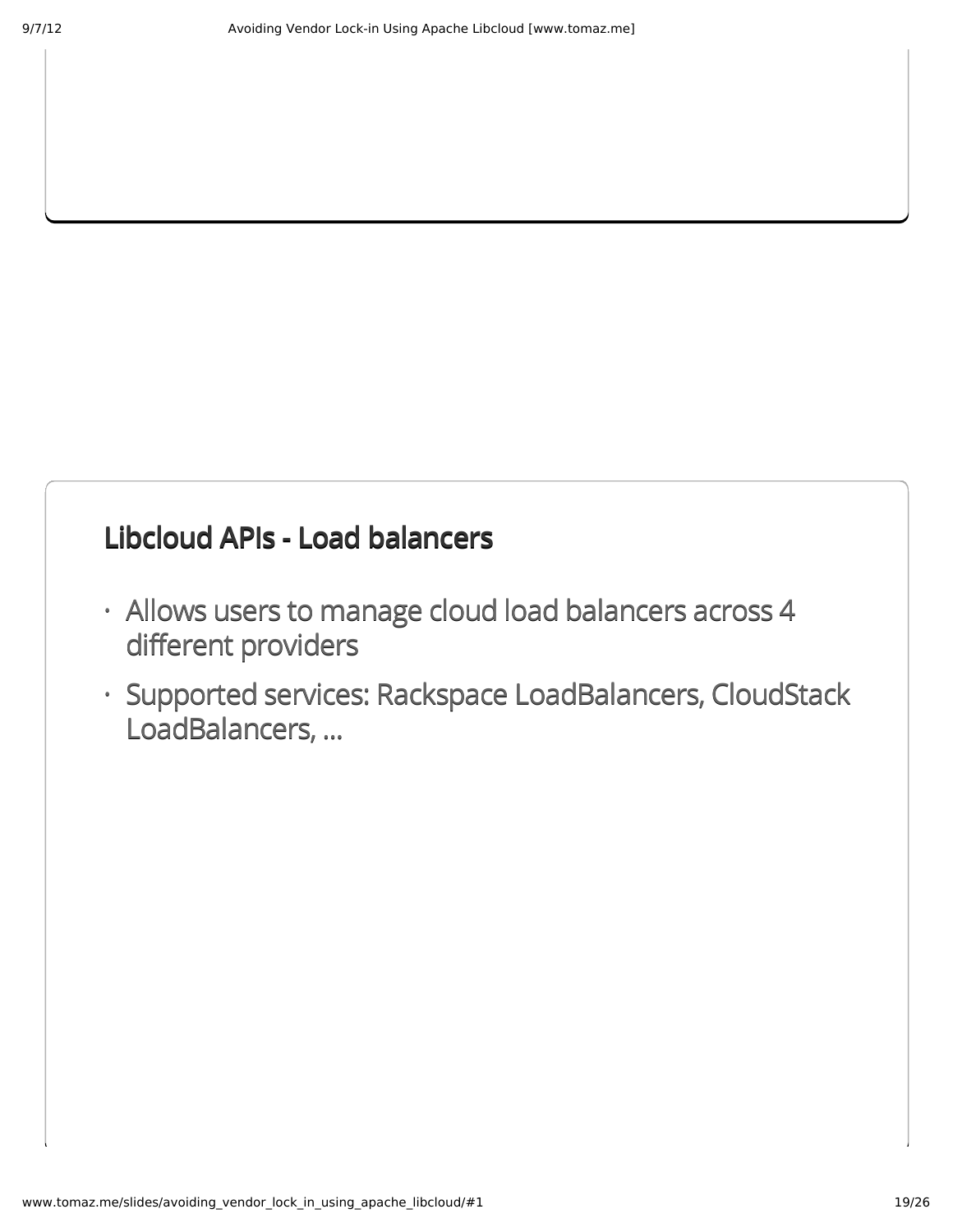## **Libcloud APIs - Load balancers - Base API**

- · list\_protocols
- · list\_balancers
- · balancer\_list\_members
- · get\_balancer
- create\_balancer ·
- · destroy\_balancer
- balancer\_attach\_member ·
- balancer\_attach\_compute\_node ·
- balancer\_detach\_member ·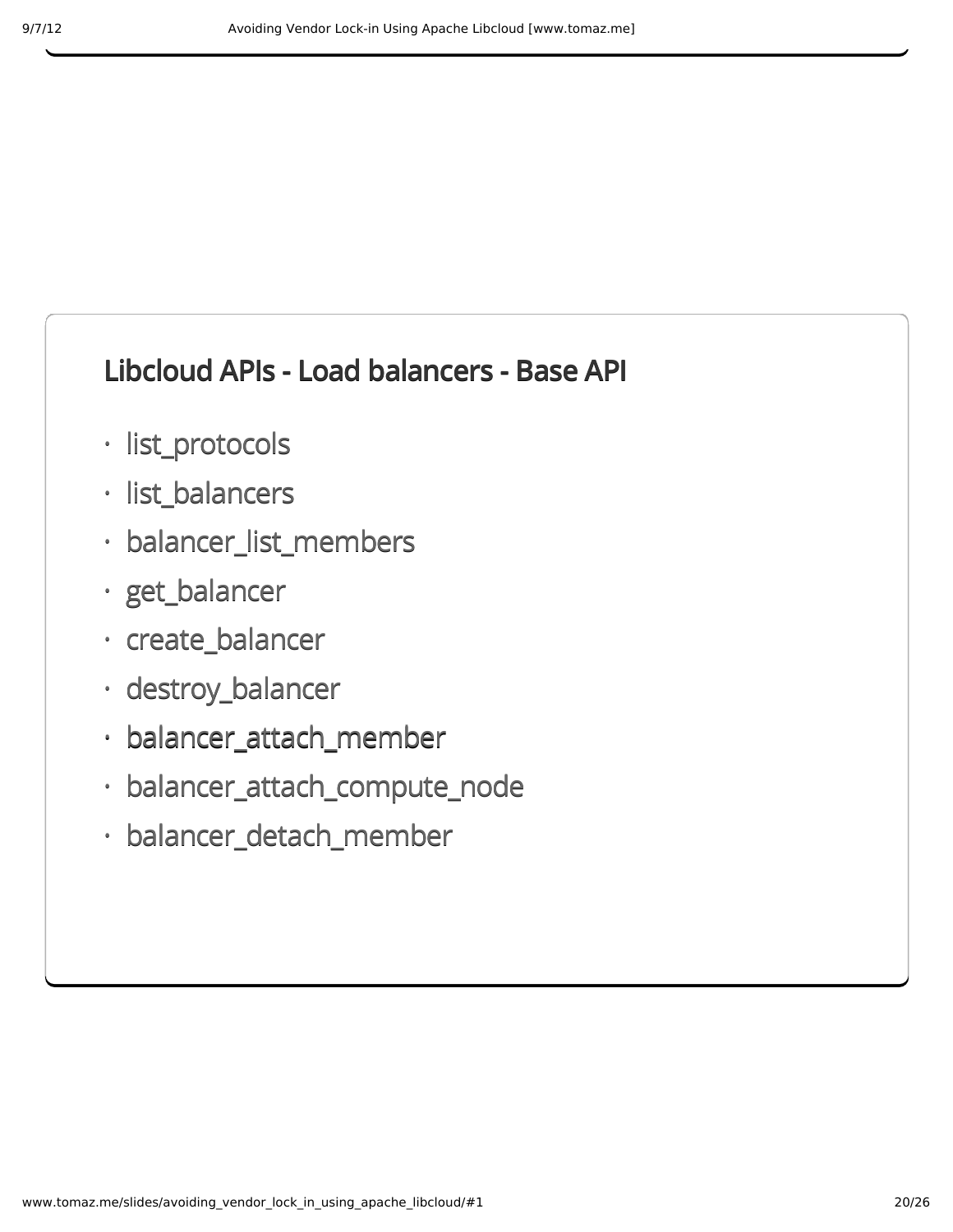#### **Libcloud APIs - Load balancers - Example**

```
1
       Cls=get_driver(Provider.RACKSPACE_US)
                                                                                ?2
       driver = Cls('username', 'api key')
   3
   4
       new balancer = driver.create balancer(name='test-lb',
   5
               algorithm=Algorithm.ROUND_ROBIN,port=80,protocol='http',
   6
       members=(Member(None, '192.168.86.1', 8080),
   7
                         Member(None, '192.168.86.2', 8080)))
   8
   9
       # wait for the balancer to become ready
  10
       while True:
  11
           balancer=driver.get_balancer(balancer_id=new_balancer.id)
           ifbalancer.state==State.RUNNING:
  12
  13
               break
  14
           time.sleep(20)
  15
  16
       # fetch list of members
  17
       members=balancer.list_members()
  18
       print members
                                                                               \overline{\mathbb{E}}\Box
```
## **Libcloud APIs - DNS**

· Allows users to manage DNS across 3 different providers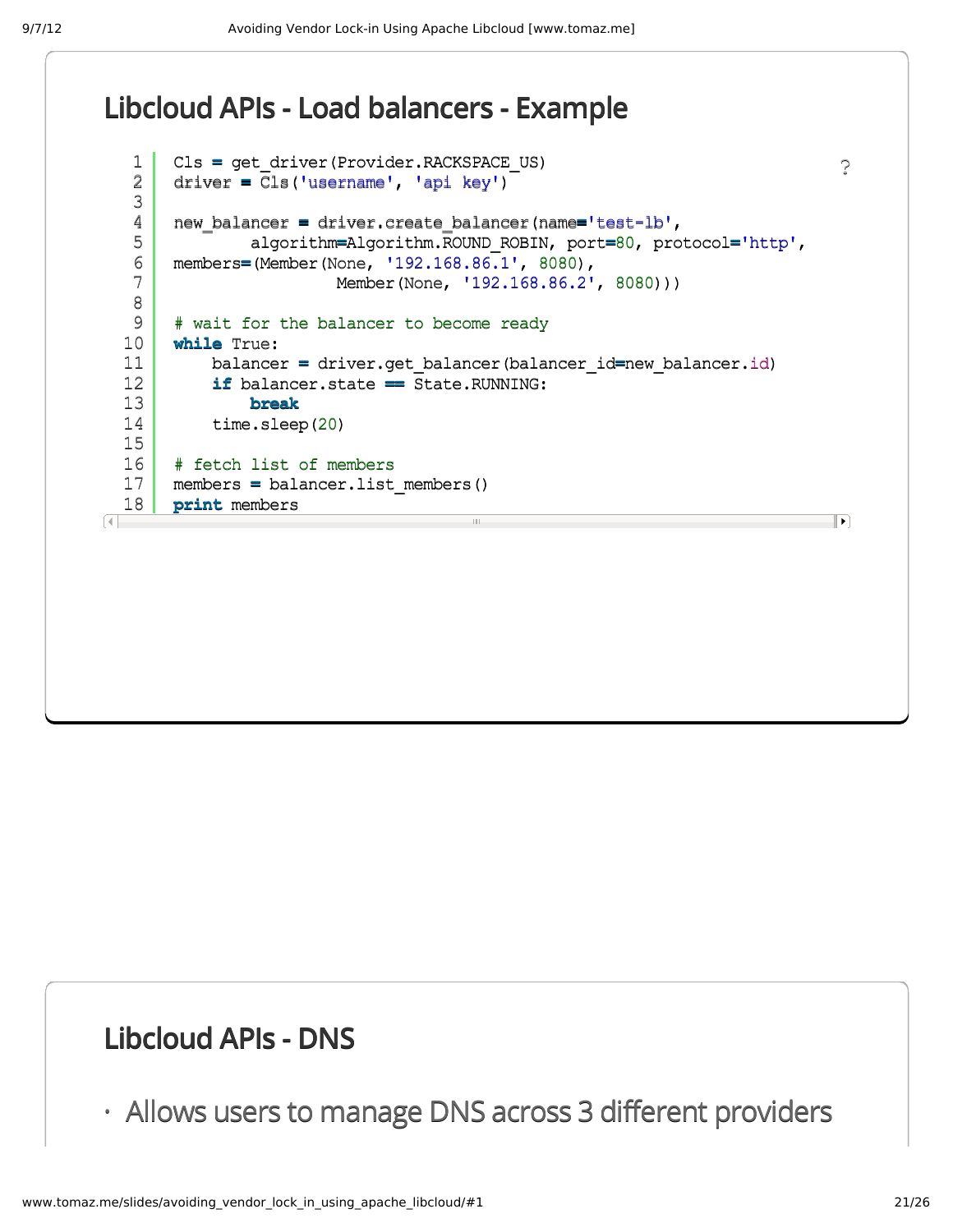9/7/12 **Avoiding Vendor Lock-in Using Apache Libcloud [www.tomaz.me]** 

## · Supported services: Zerigo DNS, Rackspace DNS, Linode **DNS**

#### **Libcloud APIs - DNS - Base API**

- · list\_record\_types
- list\_zones ·
- list\_records ·
- get\_zone ·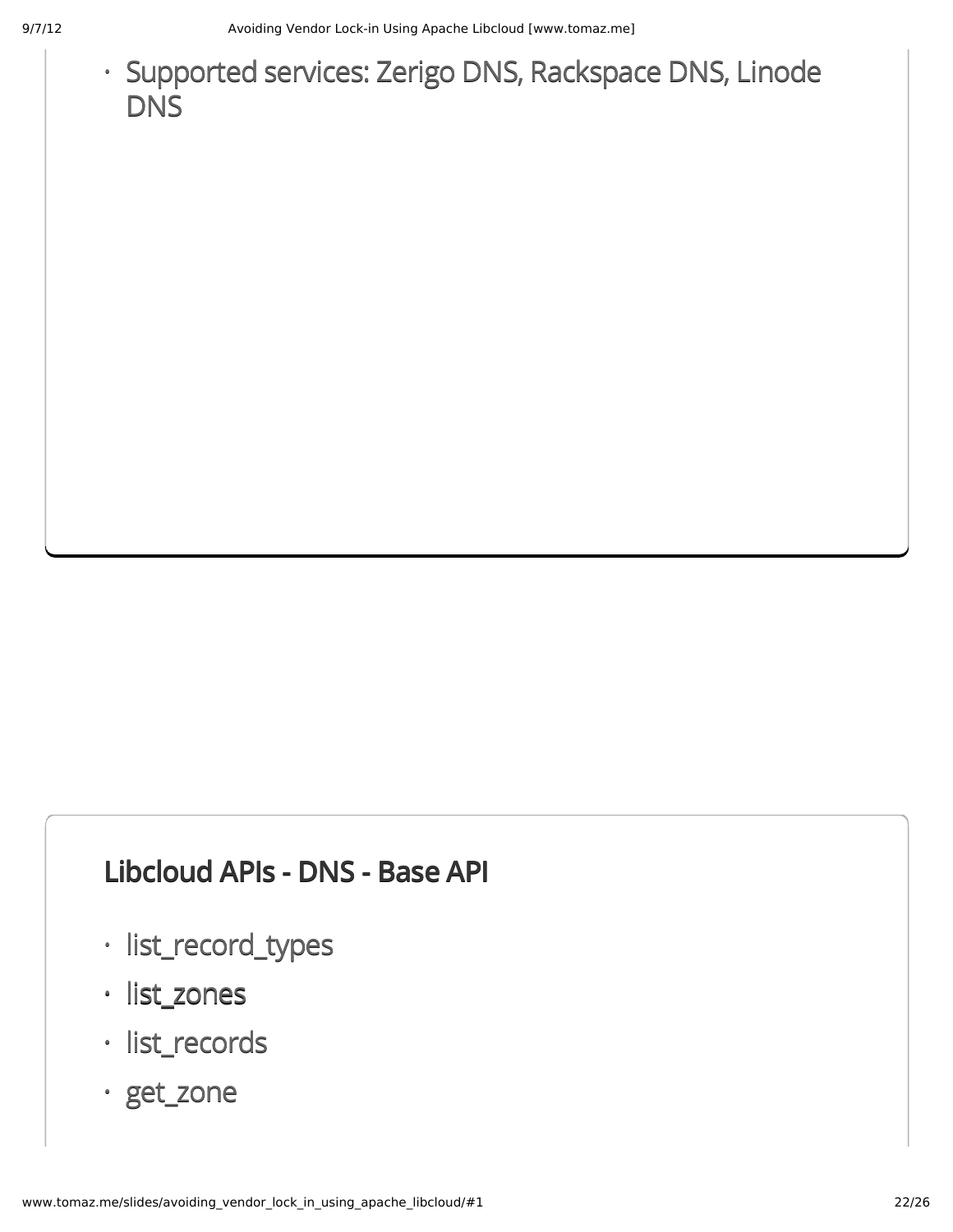- · get\_record
- create\_zone ·
- update\_zone ·
- create\_record ·
- update\_record ·
- delete\_zone ·
- delete\_record ·

#### **Libcloud APIs - DNS - Example**

```
1
2
3
4
5
6
7
8
9
10
11
12
13
14
15
16
17
18
19
     from pprint import pprint
     fromlibcloud.compute.providersimportget_driverasget_compute_driver
     from libcloud.compute.types import Provider as ComputeProvider
     fromlibcloud.dns.providersimportget_driverasget_dns_driver
     from libcloud.dns.types import Provider as DNSProvider, RecordType
     compute driver = get dns driver(DNSProvider.ZERIGO)('username', 'api
     dns_driver=get_dns_driver(DNSProvider.ZERIGO)('email','password')
     nodes = compute driver.list nodes()
     zone=dns_driver.create_zone(domain='mydomain2.com')
     created=[]
     for node in nodes:
         print'Creating%srecord(data=%s)fornode%s'%('A',ip,name)
         record=zone.create_record(name=node.name,type=RecordType.A,
                                    data=node.public_ips[0])
                                                                        \gamma_{-}
```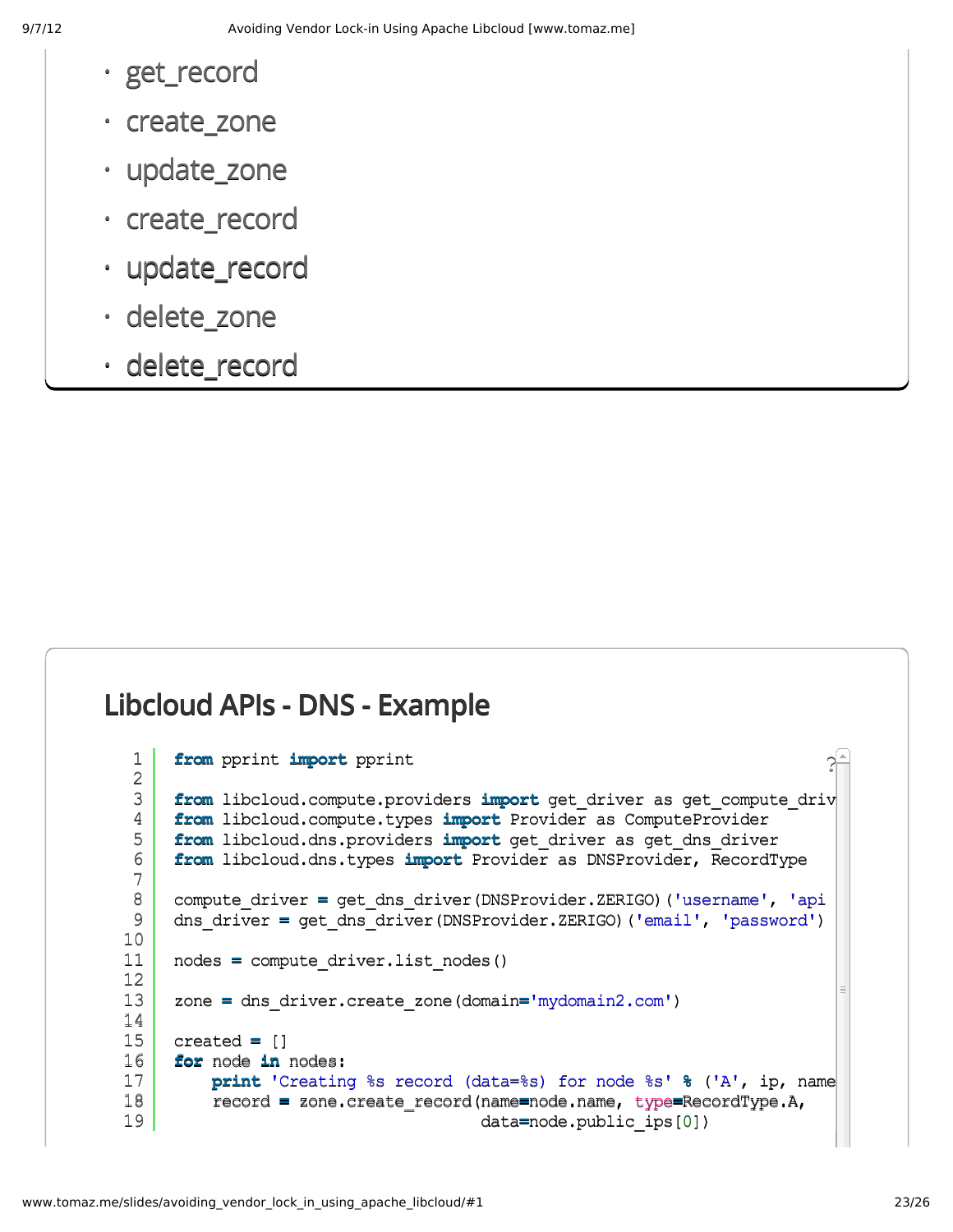9/7/12 Avoiding Vendor Lock-in Using Apache Libcloud [www.tomaz.me]

![](_page_23_Figure_2.jpeg)

## **What is currently going on & plans for the future**

- Libcloud REST talk to Libcloud over HTTP ·
- $\cdot$  Improving pricing data distribution
- Revamping the whole "location" concept ·
- ... ·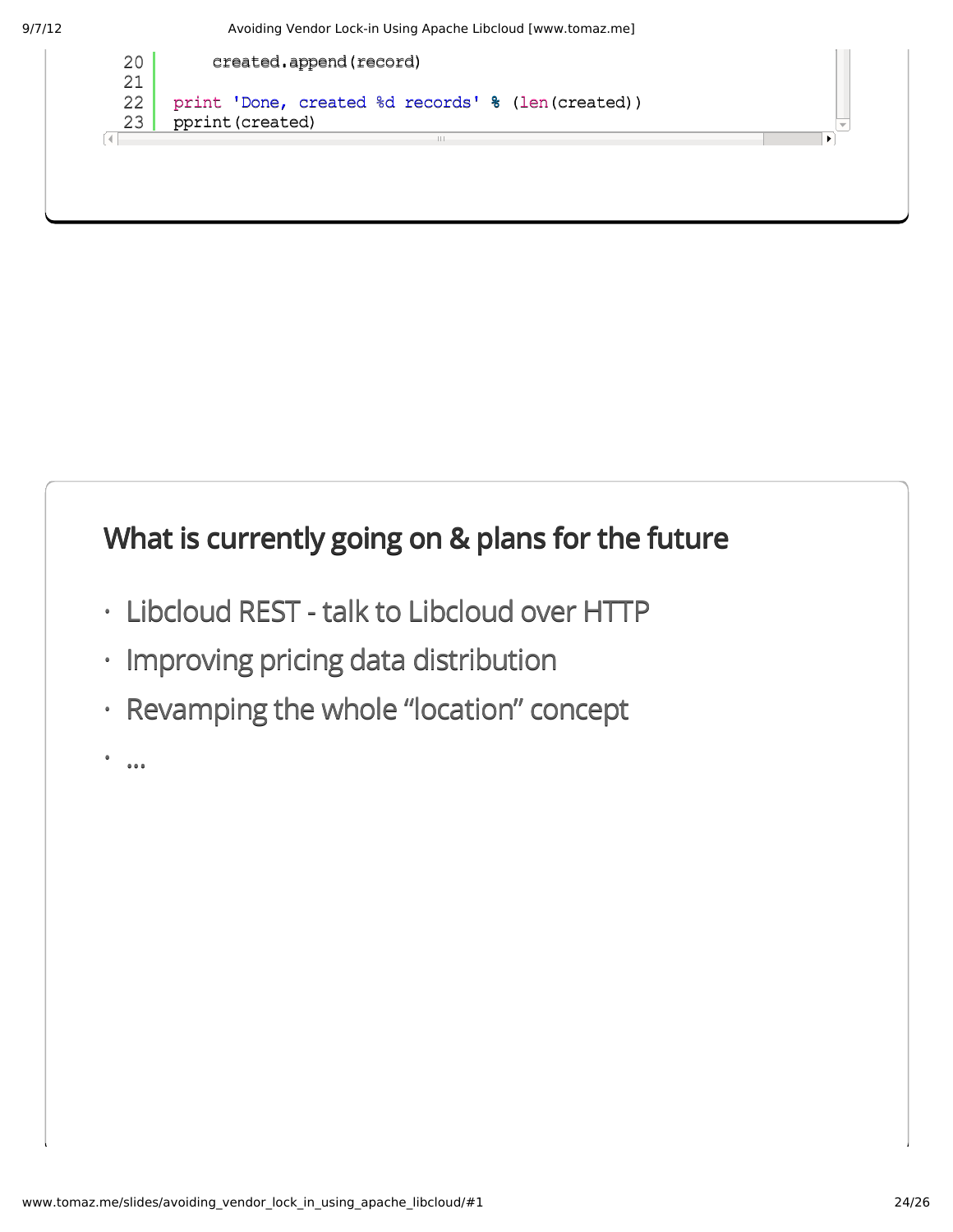## **Rackspace (SF) is hiring**

- $\cdot$  Python, Node.js, Lua, Ruby, Java, ...
- Chef, Cassandra, ZooKeeper, Scribe, ...
- · Cloud, Big data, ...
- We <3 open source ·
- We <3 cloud ·
- <http://rackertalent.com/sanfrancisco/> ·
- · <http://github.com/racker/>
- · <http://github.com/Rackspace/>